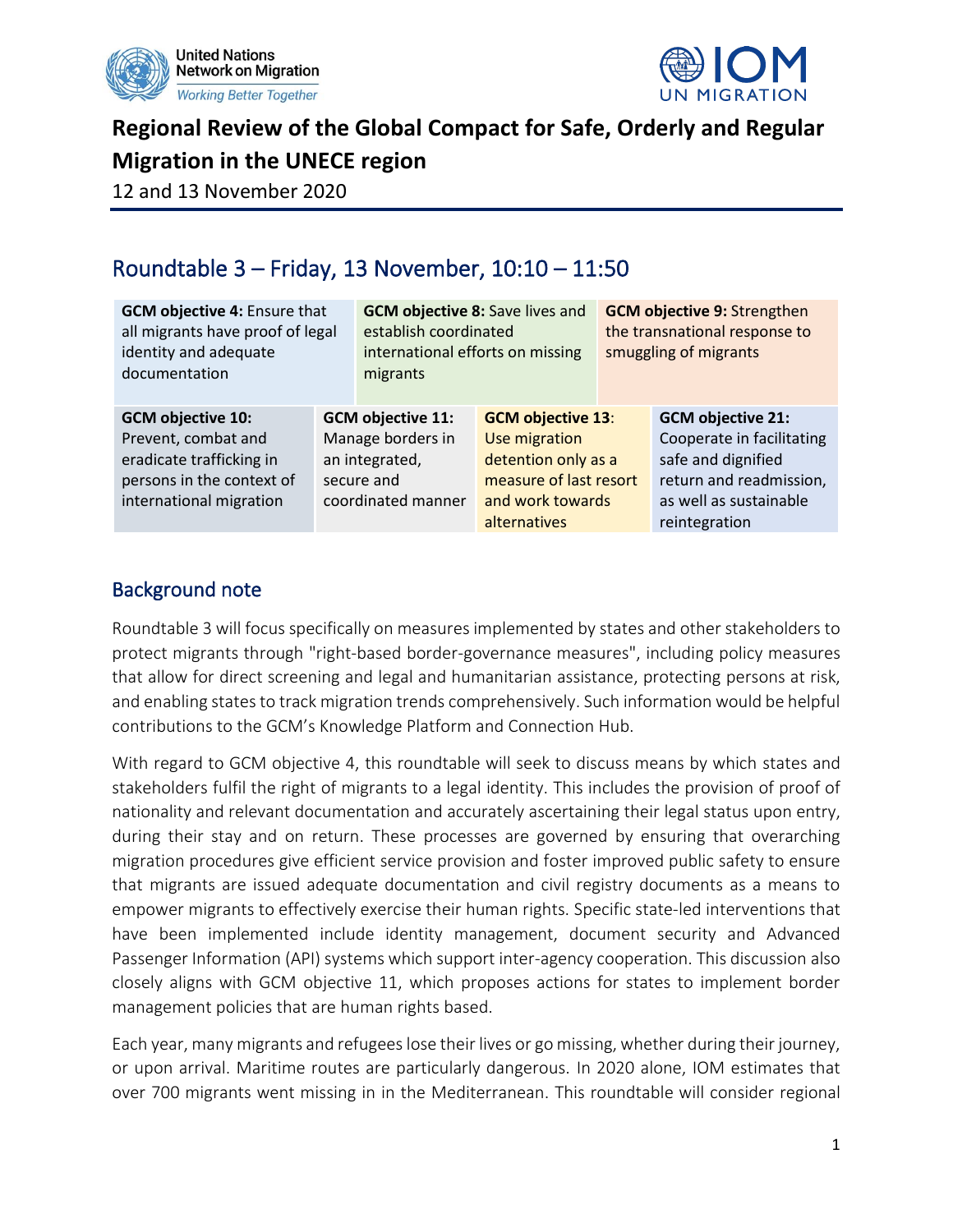



efforts to save lives and prevent migrant deaths and injuries through search and rescue operations, and collection and exchange of relevant information as outlined in GCM objective 8. The discussion will further address means by which states and stakeholders can assist migrants who are missing or find themselves in vulnerable situations with protection needs that must be addressed, including exposure to violence, exploitation or abuse.

It is recognized within the GCM guiding principles that a whole-of-government and whole-ofsociety response is required to mitigate these vulnerabilities and implement support and protection services. This relates closely to GCM objective 9, which considers regional and transnational responses to the smuggling of migrants. GCM objective 10 relates to the eradication of Trafficking in Persons (TiP), and the roundtable will allow participants to share information on initiatives (especially involving regional cooperation) to raise awareness of these crimes, identify and support victims, and convict perpetrators.

Governments reaffirmed the commitment to ensure that the use of detention is lawful, necessary, proportionate and "to prioritize non-custodial alternatives to detention that are in line with international law, and to take a human rights-based approach to any detention of migrants, using detention as a measure of last resort only" in Objective 13. This roundtable will allow for an exchange of practices as well as identify opportunities and challenges towards the development of alternatives to immigration detention in the region, including in response to the COVID-19 pandemic.

Further, this roundtable will speak to GCM Objective 21 regarding cooperation to facilitate safe and dignified return, ensuring that nationals are duly received and readmitted, and ensuring sustainable reintegration. Regional cooperation and assistance for safe and dignified return and sustainable reintegration is, therefore, critical to consider during this roundtable.

Lastly, this roundtable will discuss the global impact of COVID-19. The pandemic is having an unprecedented and devastating impact on migration, human mobility, and displacement, both in terms of regimes of border and migration governance, and the situation of all people on the move. This has been exacerbated as many state borders are closed. Measures to be discussed may include border-screening centres, awareness raising initiatives and whole-of-government approaches to integrate border management, along with other stages of the migration continuum, with health services.

#### Guiding questions

All guiding questions should be assessed through the prism of the GCM's guiding principles, particularly through the whole-of-government, whole-of-society approach, whilst also being gender-responsive and child-sensitive.

1. What measures have states used to ensure that would-be migrants have adequate legal documentation before beginning their journey? (GCM objective 4)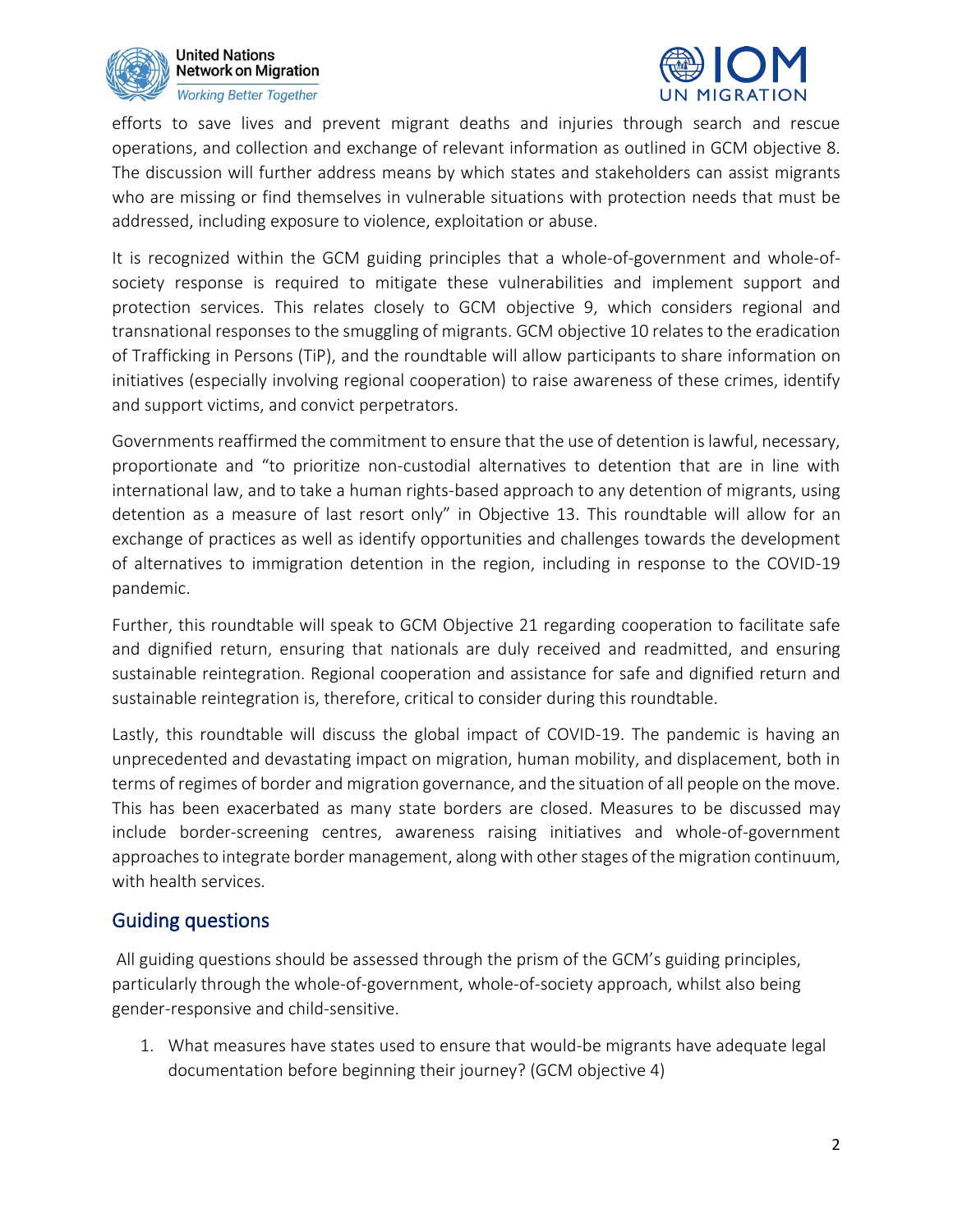



- 2. What inter-state and inter-ministerial arrangements exist to track and record migration flows? (GCM objective 11)
- 3. How can states best apply the GCM's whole-of-government and whole-of-society guiding principles with respect to supporting vulnerable migrants at border crossing points? What gender and child sensitive approaches to border procedures may be applied? (GCM objectives 8 and 11)
- 4. Have states intensified joint efforts to prevent and counter smuggling of migrants by strengthening capacities and international cooperation to prevent, investigate, prosecute and penalize the smuggling of migrants in order to end the impunity of smuggling networks. (GCM objective 9)
- 5. What are examples of regional cooperation to investigate, prosecute and penalize trafficking in persons, discouraging demand that fosters exploitation leading to trafficking, and ending impunity of trafficking networks? What means are used to identify and prosecute perpetrators? (GCM objective10) Does the current level of bilateral and regional cooperation suffice to ensure a human-rights based approach to border management systems? (GCM objectives 4, 8 and 11)
- 6. What means can be used as alternatives to detention? (GCM objective 13)

## Background materials

[Video:](https://youtu.be/HZtOtSR_3f8) The Global Compact for Migration in a Nutshell

UN Secretary-General [Policy Brief:](https://www.un.org/sites/un2.un.org/files/sg_policy_brief_on_people_on_the_move.pdf) COVID-19 and People on the Move

UN Network on Migration [Briefing:](https://migrationnetwork.un.org/sites/default/files/docs/tps_briefing_ms_oct_2020_twg_2_0.pdf) Thematic Working Group 2 on Alternatives to Detention

UN Network on Migration [Policy Brief:](https://migrationnetwork.un.org/sites/default/files/docs/policy_brief-gcm_and_well_governed_migration_as_an_essential_element_of_effective_covid-19_response_1.pdf) The Global Compact for Migration (GCM): Well Governed Migration as an Essential Element of Effective COVID-19 Response

UN Network on Migration [Statement:](https://migrationnetwork.un.org/statements/covid-19-does-not-discriminate-nor-should-our-response) COVID-19 Does Not Discriminate; Nor Should Our Response

UNODC [Policy Brief:](https://www.unodc.org/documents/Advocacy-Section/HTMSS_Thematic_Brief_on_COVID-19.pdf) Impact of the COVID-19 Pandemic on Trafficking in Persons

### **Communications**

During the roundtable, the UN Network on Migration secretariat will live tweet from its [Twitter](https://twitter.com/UNMigNetwork)  [account](https://twitter.com/UNMigNetwork) (@UNMigNetwork).